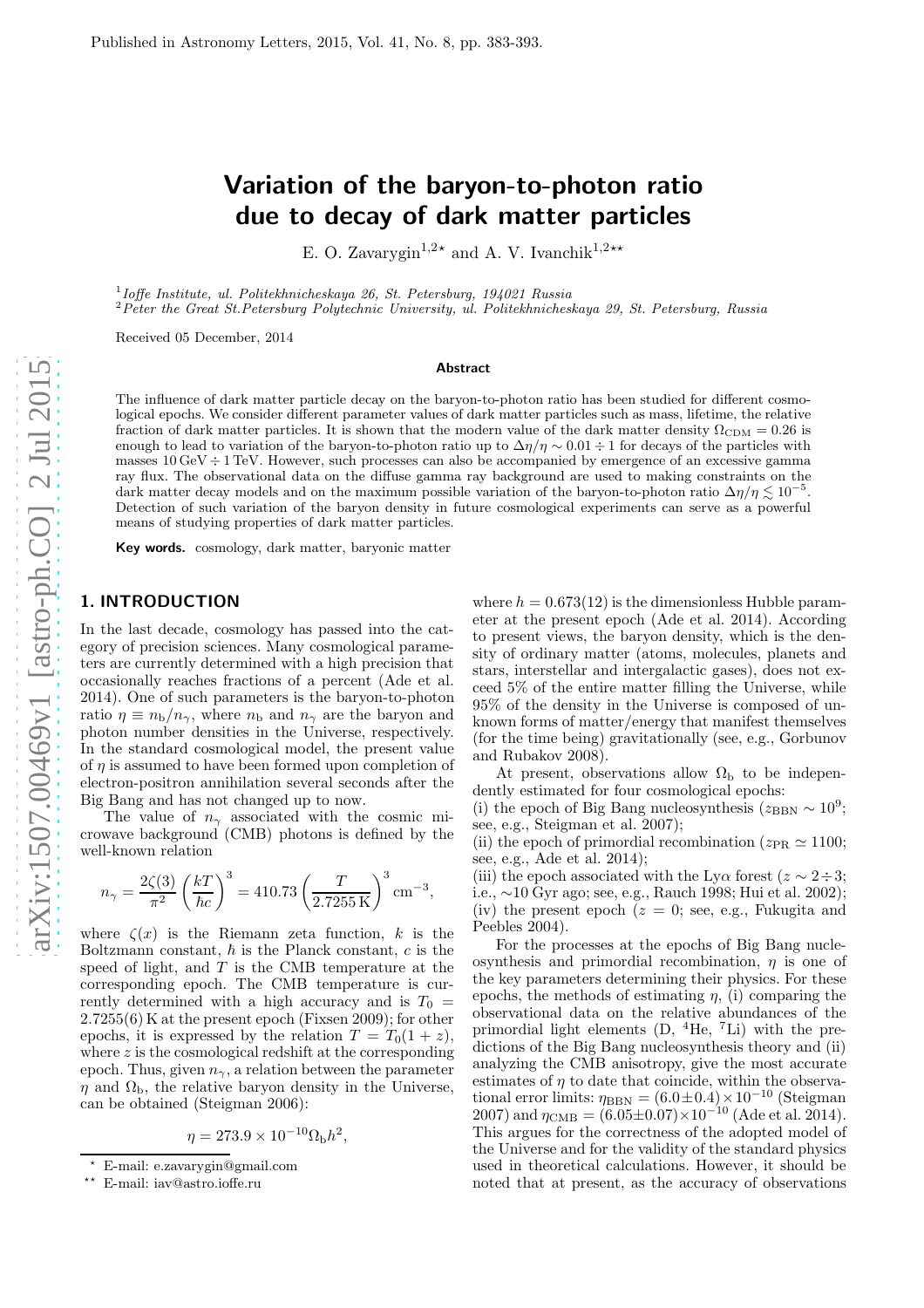increases, some discrepancy between the results of observations and the abundances of the primordial elements predicted in the Big Bang nucleosynthesis theory has become evident. The "lithium problem" is well known (see, e.g., Cyburt et al. 2008); not all is ideal with helium and deuterium (for a detailed discussion of these problems, see Ivanchik et al. 2015). These inconsistencies can be related both to the systematic and statistical errors of experiments and to the manifestations of new physics (physics beyond the standard model).

The determination of  $\Omega_{\rm b}$  and the corresponding  $\eta$ at epochs (iii) and (iv) has a considerably lower accuracy. The value of  $\eta$  measured for the epoch associated with the  $Ly\alpha$  forest coincides, by an order of magnitude, with  $\eta_{\rm BBN}$  and  $\eta_{\rm CMB}$ , but, at the same time, is also strongly model-dependent (e. g., Hui et al. 2002). The measured  $\Omega_{\rm b}$  and *n* at the present epoch are at best half those predicted by Big Bang nucleosynthesis calculations and CMB anisotropy analysis. The so-called problem of missing baryons (see, e.g., Nicastro et al. 2008) is associated with this.

It is hoped that further observations and new experiments will allow  $\Omega_{\rm b}$  for different cosmological epochs and the corresponding  $\eta$  to be determined with a higher accuracy. In turn, this can become a powerful tool for investigating the physics beyond the standard model, where the values of  $\eta$  for different cosmological epochs can be different. Constraints on the deviation of  $\eta$  allow various theoretical models admitting such a change to be selected.

In this paper, we discuss the possibility of a change in  $\eta$  on cosmological time scales attributable to the decays of dark matter particles. For example, supersymmetric particles (see, e.g., Jungman et al. 1996; Bertone et al. 2004; and references therein) can act as such particles; some of them can decay into the lightest stable supersymmetric particles and standard model particles (baryons, leptons, photons, etc.; see, e.g., Cirelli et al. 2011):

$$
X \to \chi + \dots \begin{cases} \gamma + \gamma + \dots \\ p + \bar{p} + \dots, \end{cases} \tag{1}
$$

where X and  $\chi$  are unstable and stable dark matter particles, respectively. This can lead to a change in  $\eta$ .

The currently available observational data suggest that the dark matter density in the Universe is approximately a factor of 5 larger than the baryon density:  $\Omega_{\text{CDM}} \simeq 5\Omega_{\text{b}}$ , i.e., the relation between the number density of dark matter particles and the number densities of baryons and photons in the Universe is  $n_{CDM} \simeq$  $5(m_b/m_{\text{CDM}})n_b = 5(m_b/m_{\text{CDM}})n_{\gamma}n$ . Assuming that the changes in the number densities of various types of particles in the decay reactions of dark matter particles are related as  $\Delta n_{\text{CDM}} \sim \Delta n_{\text{b}}$  and  $\Delta n_{\text{CDM}} \sim \Delta n_{\gamma}$ , it is easy to see that the parameter  $\eta$  is most sensitive precisely to the change in baryon number density. In the decays of dark matter particles with masses  $m_{\text{CDM}} \sim 10 \,\text{GeV} - 1 \,\text{TeV}$ , the change in  $\eta$  as a result of the change in baryon number density could reach  $\Delta \eta / \eta \sim 0.01 - 1^{-1}$  $\Delta \eta / \eta \sim 0.01 - 1^{-1}$  $\Delta \eta / \eta \sim 0.01 - 1^{-1}$ . The change in photon number density

and the change in  $\eta$  attributable to it will be approximately billion times smaller. Therefore, in our paper we focused our attention on the possibility of a change in  $\eta$  due to the decays of dark matter particles with the formation of a baryon component.

Despite the negligible contribution to the change in  $\eta$  from the photon component, a comparison of the predicted gamma-ray background (dark matter particle decay products) with the observed isotropic gamma-ray background in the Universe can serve as an additional source of constraints on the decay models of dark matter particles. The photons produced by such processes are high-energy ones. The observational data on the isotropic gamma-ray background constrain their possible number in the Universe, which, in turn, narrows the range of admissible parameters of dark matter particles, determines the maximum possible number of baryons, the decay products of dark matter particles, and the corresponding change in the baryon-to-photon ratio in such decays. Thus, the observational data on the gamma-ray background, along with the cosmological experiments described above, serve as a source of constraints on the decay models of dark matter particles and on the possible change in  $\eta$ . Running ahead, we will say that at present the constraints from isotropic gamma-ray background observations are more severe than those following from cosmological experiments.

Depending on the lifetime of dark matter particles, a statistically significant change in  $\eta$  can occur at different cosmological epochs. We consider lifetimes  $\tau$  in the following range:  $t_{\text{BBN}} \ll \tau \lesssim t_0$ , where  $t_{\text{BBN}} \simeq 3$  min is the age of the Universe at the end of the epoch of Big Bang nucleosynthesis,  $t_0 \approx 13.8$  Gyr is the present age of the Universe (Ade et al. 2014). The decays of dark matter particles with short lifetimes ( $\tau \lesssim t_{\text{BBN}}$ ) can change significantly the chemical composition of the Universe (see, e.g., Jedamzik 2004; Kawasaki et al. 2005). The available observational data on the abundances of the primordial light elements  $(D, 4He, 7Li)$  agree well with the predictions of Big Bang nucleosynthesis calculations, which, in turn, limits the possibility of such a change. For long lifetimes exceeding the present age of the Universe ( $\tau > t_0$ ), the change in  $\eta$  at the above four cosmological epochs will be so small that this will unlikely allow it to be detected without a significant improvement in observational capabilities.

## 2. THE BARYON-TO-PHOTON RATIO IN MODELS WITH PARTICLE DECAY

A large class of models with decaying dark matter particles suggests the existence of the lightest stable particle that we will designate as  $\chi$ . An unstable dark matter particle, which we will designate as X, will decay with time into a  $\chi$ -particle and standard model particles. There can be reactions of the type  $X \to \chi p \bar{p}$ among such reactions, whose influence on  $\eta$  is investigated in this paper[2](#page-1-1) . A quantitative parameter characterizing the fraction of the decay channels of X-particles

<span id="page-1-0"></span> $^{-1}\,$  Here and below, out of all baryons, we restrict ourselves to protons. This assumption is valid for obtaining estimates, because the bulk of the baryon density in the Universe is contained in the hydrogen nuclei, while heavier baryons (for

example, D, He, etc.) are generated with a considerably lower probability.

<span id="page-1-1"></span><sup>&</sup>lt;sup>2</sup> Since we consider cosmological time scales, all of the neutrons and antineutrons that are also produced in such decays transform into protons and antiprotons.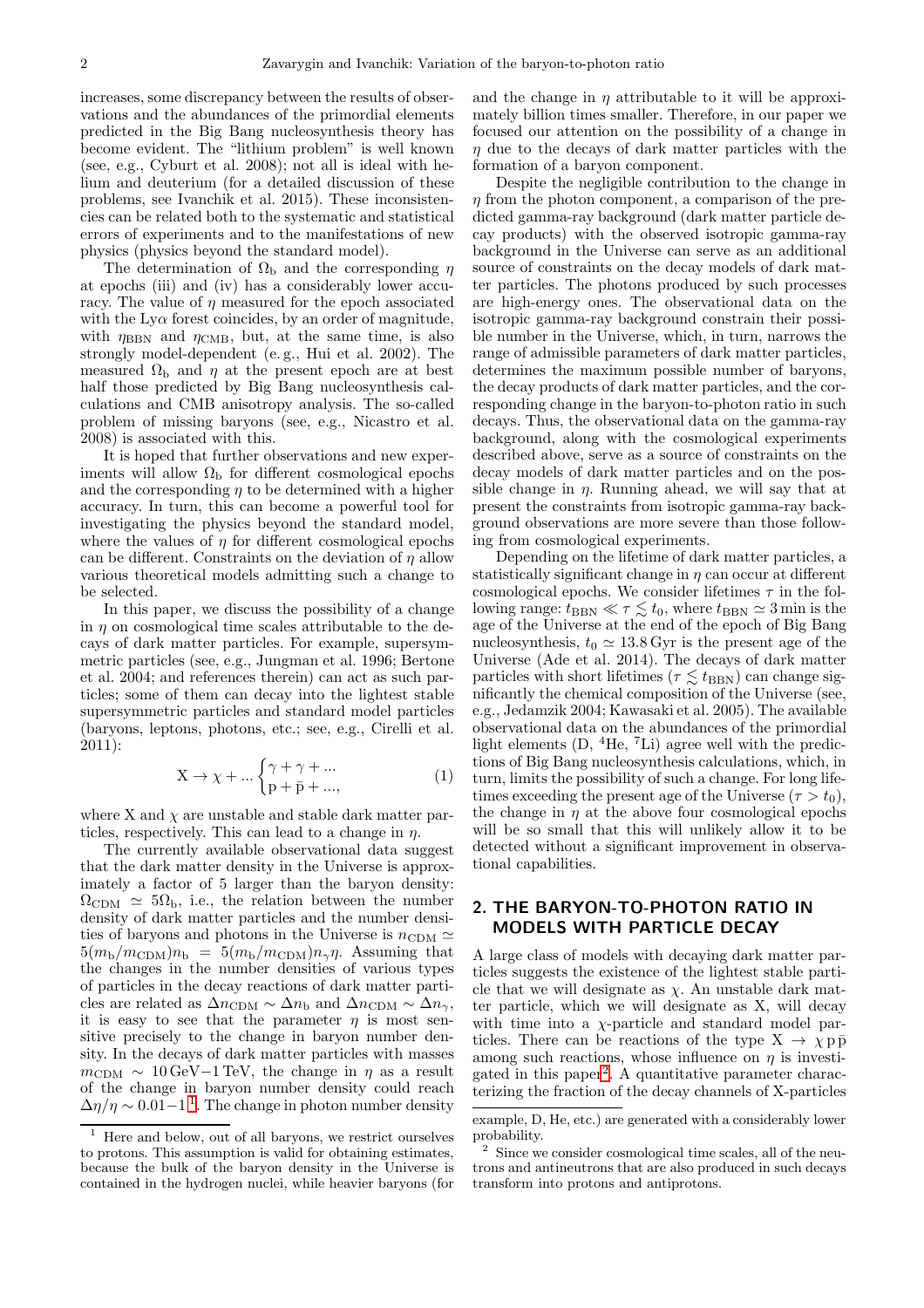whose products are hadrons (in our case, these will be protons and antiprotons) in the total number of decay channels is the hadronic branching ratio  $B_h$ , which is  $B_h = 1$  in our case.

The currently available observational data argue for the absence (or a negligible amount) of relic antimatter (baryon-asymmetric Universe). For this reason, the parameter  $\eta$  in the standard cosmological model is defined as the ratio of the baryon number density to the photon number density. Since in our model the decays of X-particles will lead to the production of protons and antiprotons, we will define the parameter  $\eta$  as the ratio of the sum of the baryon and antibaryon number densities to the photon number density in the Universe:

$$
\eta(z) = \frac{n_{\text{b}}(z) + n_{\text{b}}(z)}{n_{\gamma}(z)}\tag{2}
$$
\n
$$
B\text{B}(z) + \Delta n(z) + \Delta n_{\text{c}}(z)
$$

$$
= \frac{n_b^{BBN}(z) + \Delta n_p(z) + \Delta n_{\bar{p}}(z)}{n_{\gamma}^{BBN}(z)} = \eta_{BBN} + \Delta \eta(z),
$$

where  $n_{\mathrm{b}}^{\mathrm{B}}$  $_{\rm b}^{\rm BBN}$  and  $n_{\gamma}^{\rm BBN}$ <sup>N</sup> are the baryon and photon number densities corresponding to  $\eta_{\rm BBN} = n_{\rm b}^{\rm BBN}/n_{\gamma}^{\rm BBN}$ ;  $\Delta n_{\rm p}(z)$  and  $\Delta n_{\bar{\rm p}}(z)$  are the number densities of Xparticle decay products: protons and antiprotons, respectively (in the model under consideration,  $\Delta n_{\rm p}(z)$  =  $\Delta n_{\bar{p}}(z)$ , i.e., the generated baryonic charge is  $\Delta B = 0$ ). It is this value of (2) that would be measured when determining the speed of sound of the baryon-photon plasma at the epoch of CMB anisotropy formation in the case of proton and antiproton generation in accordance with the formula (see, e.g., Gorbunov and Rubakov 2010)

$$
u_s^2 = \frac{\delta p}{\delta \rho} = \frac{c^2}{3(1 + 3\rho_{\text{B}\bar{\text{B}}}/4\rho_\gamma)},\tag{3}
$$

where  $\rho_{\rm B\bar{B}} = \rho_{\rm B} + \rho_{\bar{\rm B}}$  is the sum of the baryon and antibaryon densities in the Universe. In the standard cosmological model, this quantity coincides with the baryon density of the Universe  $\rho_B$ . Thus, the baryon-to-photon ratio determined when analyzing the CMB anisotropy is also the ratio of the sum of the baryon and antibaryon number densities to the photon number density and has the following form in the presence of X-particle decay products:

$$
\eta_{\rm CMB} = \frac{n_{\rm b}(z) + n_{\rm b}(z)}{n_{\gamma}(z)} \bigg|_{z = z_{\rm PR}} = \eta_{\rm BBN} + \Delta \eta(z_{\rm PR}), \tag{4}
$$

Note that for very early decays the antiprotons being produced have time to annihilate with protons, and  $\eta$  again returns to its initial value  $\eta = \eta_{\rm BBN}$ . The decays of X-particles with long lifetimes will occur in an already fairly expanded Universe; consequently, the antiprotons being produced may not have time to annihilate. Thus, the later  $\eta$  can differ from  $\eta_{\rm BBN}$  and  $\eta_{\rm CMB}$ . However, during the formation of a large-scale structure, when halos in which the density of matter exceeds considerably the average one is formed, an excess of antiprotons would lead to enhanced gamma-ray radiation from them.

### 3. INFLUENCE OF THE DECAY OF DARK MATTER PARTICLES ON THE CHANGE IN  $\eta$

The evolution of the number densities of X-particles, χ-particles, protons, and antiprotons in the Universe is described by the system of kinetic equations

$$
\frac{dn_{\rm X}}{dt} + 3Hn_{\rm X} = -\Gamma n_{\rm X},\tag{5}
$$

$$
\frac{dn_X}{dt} + 3Hn_X = \Gamma n_X,\tag{6}
$$

$$
\frac{dn_{\rm p,\bar{p}}}{dt} + 3Hn_{\rm p,\bar{p}} = -\langle \sigma v \rangle_{\rm p\bar{p}}^{\rm ann} n_{\rm p} n_{\bar{p}} + B_h \Gamma n_{\rm X},\qquad(7)
$$

where Eq. (7) consists of two equations describing the evolution of the proton and antiproton number densities,  $n_{\rm p}$  and  $n_{\bar{p}}$ , respectively;  $n_{\rm X}$  and  $n_{\rm \chi}$  are the number densities of X- and  $\chi$ -particles, respectively;  $H = \dot{a}/a$  is the Hubble parameter;  $a(t)$  is the scale factor;  $\Gamma = 1/\tau$ is the decay rate of X-particles;  $\langle \sigma v \rangle_{\text{p}\bar{\text{p}}}^{\text{ann}}$  is the product of the relative velocity  $v$  and proton-antiproton annihilation cross section  $\sigma_{\rm ann}$  averaged over the momentum with a distribution function. In a wide energy range  $(10 \,\text{MeV} \lesssim T_{\bar{p}} \lesssim 10 \,\text{GeV})$ , this quantity may be considered a constant,  $\langle \sigma v \rangle_{\text{p}\bar{\text{p}}}^{\text{ann}} = 10^{-15} \text{ cm}^3 \text{s}^{-1}$  (see, e.g., Stecker 1967; Weniger et al. 2013). The parameters of the standard cosmological model presented in Table 1 are used to solve Eqs.  $(5)-(7)$ .

Table 1. Cosmological parameters used in this paper

| Parameter          | Value                                     | Reference      |  |
|--------------------|-------------------------------------------|----------------|--|
| $\Omega_{\rm R}$   | $5.46\times10^{-5}$                       |                |  |
| $\Omega_{\rm CDM}$ | 0.265                                     | $\overline{2}$ |  |
| $\Omega_{\rm b}$   | 0.05                                      | $\overline{2}$ |  |
| $\Omega_{\Lambda}$ | 0.685                                     | 2              |  |
| $H_0$              | $67.3 \text{ km s}^{-1} \text{ Mpc}^{-1}$ | $\overline{2}$ |  |
| $t_0$              | 13.8 Gyr                                  | 2              |  |

 $1 -$  Fixsen (2009),  $2 -$  Ade et al. (2014)

Apart from the decays of dark matter particles, we investigated the processes of their annihilation. We showed that the influence of the annihilation of dark matter particles with an annihilation cross section  $\langle \sigma v \rangle_{\chi \bar{\chi}}^{\text{ann}} = 10^{-26} \text{ cm}^3 \text{s}^{-1}$  (see, e.g., Jungman et al. 1996) in the case where the annihilation products are protons and antiprotons,  $\chi \bar{\chi} \to p\bar{p}$ , on the change in  $\eta$  on all the time scales of interest could be neglected. This implies the absence of the terms responsible for the annihilation of X- and  $\chi$ -particles in Eq. (7). The change in  $\eta$  attributable to the annihilation of dark matter particles with masses 10 GeV–1 TeV alone is negligible even at the epoch of Big Bang nucleosynthesis (at which the contribution from the annihilation is maximal):  $|\Delta \eta / \eta_{\rm BBN}| < 10^{-13} \div 10^{-11}$  (the upper limit corresponds to a lower  $\chi$ -particle mass).

To determine the initial conditions for Eqs. (5) and (6), we introduce a parameter  $\alpha$  defining the fraction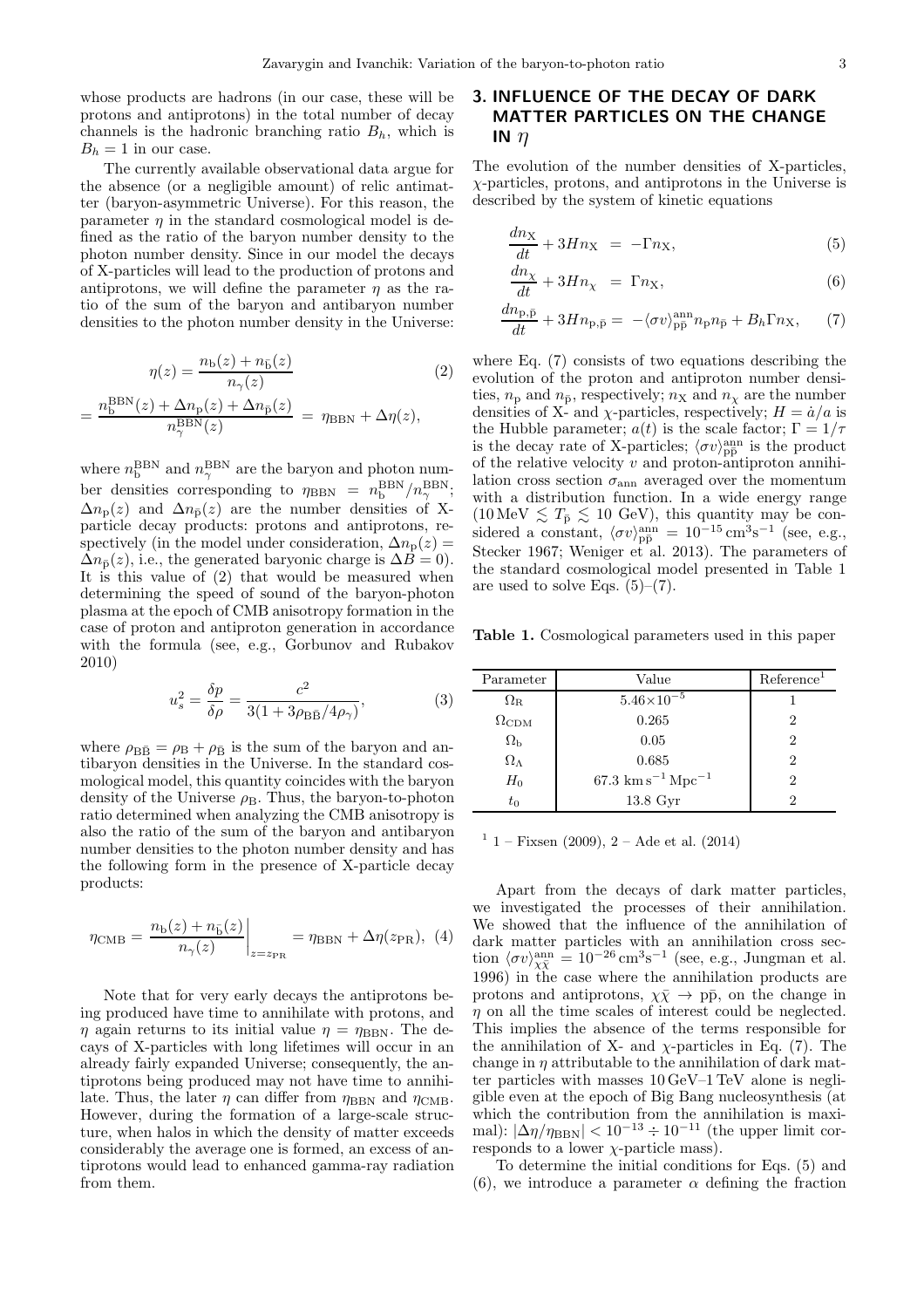(by the number of particles) of unstable dark matter particles in the entire dark matter at the epoch of Big Bang nucleosynthesis. For the range of lifetimes  $t_{\text{BBN}} \ll \tau \lesssim t_0$  we consider, the entire dark matter at the present epoch will be composed of stable  $\chi$ -particles some of which  $(\alpha)$  were produced by the decays of Xparticles and some  $(1 - \alpha)$  are the relic ones, i.e., the  $\chi$ -particle mass determines the initial conditions for the X-particles as well. The availability of reliable data on the parameter  $\eta$  at the epoch of Big Bang nucleosynthesis allows  $\eta_{\rm BBN}$  to be used to determine the initial condition for Eq. (7). Thus, when solving the system of equations  $(5)-(7)$ , we use the following initial conditions:

$$
z^{0} = z_{\text{BBN}} = 10^{9}, \quad t^{0} = \frac{1}{2H(z_{\text{BBN}})},
$$

$$
n_{\text{p}}^{0} = \eta_{\text{BBN}} n_{\gamma}(z_{\text{BBN}}), \quad n_{\text{p}}^{0} = 0,
$$
(8)

$$
n_{\chi}^{0} = (1 - \alpha) \frac{\Omega_{\rm CDM}\rho_{\rm c}}{m_{\chi}c^{2}}, \quad n_{\chi}^{0} = \alpha \frac{\Omega_{\rm CDM}\rho_{\rm c}}{m_{\chi}c^{2}},
$$

Let us write the system of equations  $(5)-(7)$  in a comoving volume that changes with time as  $\sim a^3$ , i.e.,  $\sim (1+z)^{-3}$ :

$$
\frac{dY_{\rm X}}{dt} = -\Gamma Y_{\rm X},\tag{9}
$$

$$
\frac{dY_{\chi}}{dt} = \Gamma Y_{\text{X}},\tag{10}
$$

$$
\frac{dY_{\mathbf{p},\bar{\mathbf{p}}}}{dt} = -\langle \sigma v \rangle_{\mathbf{p}\bar{\mathbf{p}}}^{\text{ann}} Y_{\mathbf{p}} Y_{\bar{\mathbf{p}}} (1+z)^3 + B_h \Gamma Y_{\mathbf{X}},\qquad(11)
$$

where  $Y_i = n_i/(1+z)^3$  is the number density of the ith type of particles in the comoving volume.

In such a form, Eqs. (9) and (10) have obvious analytical solutions that describe the evolution of the number densities of X- and  $\chi$ -particles in the comoving volume:

$$
Y_{\rm X}(t) = Y_{\rm X}^0 e^{-t/\tau},\tag{12}
$$

$$
Y_{\chi}(t) = Y_{\chi}^{0} + Y_{\chi}^{0} (1 - e^{-t/\tau}), \qquad (13)
$$

where  $Y_{\text{X}}^{0} = n_{\text{X}}^{0}/(1+z^{0})^{3}$  and  $Y_{\chi}^{0} = n_{\chi}^{0}/(1+z^{0})^{3}$  are the initial number densities of X- and  $\chi$ -particles in the comoving volume. Substituting solution (12),  $\Gamma = 1/\tau$ , and  $B_h = 1$  into Eq. (11), we obtain the final system of equations describing the evolution of the proton and antiproton number densities in the model under consideration:

$$
\frac{dY_{\mathbf{p},\bar{\mathbf{p}}}}{dt} = -\langle \sigma v \rangle_{\mathbf{p}\bar{\mathbf{p}}}^{\text{ann}} Y_{\mathbf{p}} Y_{\bar{\mathbf{p}}}(1+z)^3 + \frac{Y_{\mathbf{X}}^0}{\tau} e^{-t/\tau}.
$$
 (14)

The corresponding change in the baryon-to-photon ratio,

$$
\frac{\Delta \eta(z)}{\eta_{\rm BBN}} = \frac{\eta(z) - \eta_{\rm BBN}}{\eta_{\rm BBN}},\tag{15}
$$

determined from the solution of the system of equations (14) for  $m_{\chi} = 10 \,\text{GeV}, \alpha = 0.5$ , and various  $\tau$  is presented in Fig. 1a. Note that the parameters  $\alpha$  and  $m_{\chi}$ enter into the system of equations (14) in the form of a ratio. Therefore, the result presented in Fig. 1 also corresponds to the case of larger masses of dark matter particles provided that  $\alpha/m_{\chi}$  is conserved.

We see that the change in the baryon-to-photon ratio in the model under consideration for lifetimes  $\tau \gtrsim 10^{12}\,\mathrm{s}$  can reach  $\Delta \eta(z)/\eta_{\rm BBN} \sim 0.01-1$ , which is a potentially observable value. We also see that the number densities of the protons and antiprotons in the comoving volume produced by late decays  $(\tau > 10^{13} s)$  in an already fairly expanded Universe freeze in such a way that  $\eta$  can differ significantly from  $\eta_{\rm BBN}$  and  $\eta_{\rm CMB}$  by the present epoch. Note, however, that in the decays  $X \to \chi p\bar{p}$  with the conservation of baryonic charge (i. e.,  $\Delta n_{\rm p}(t) = \Delta n_{\bar{\rm p}}(t)$ ),  $\Delta\eta/\eta_{\rm BBN} \sim 1$  at the present epoch would imply almost equal numbers of protons and antiprotons in the Universe, while our Universe is significantly asymmetric in baryonic charge. The existence of such a number of antiprotons in the Universe would also give rise to an excess of the gamma-ray background from the annihilation of protons with antiprotons (see the next section).

Figure 1b presents the dependence  $\Delta n(\tau)/n_{\text{BBN}}$  of the change in  $\eta$  at the epoch of primordial recombination (the epoch for which the parameter  $\eta$  has been measured most precisely to date) on the lifetime of X-particles  $\tau$ for various  $\alpha$ . We see that the fraction of the change in  $\eta$ at this epoch can reach  $\Delta \eta / \eta_{\rm BBN} \sim 0.01 - 0.1$ , which is also a potentially observable value. Figure 1c present the dependence  $\Delta \eta(\tau)/\eta_{\rm BBN}$  referring to the present epoch  $(t_0 \approx 13.8 \,\text{Gyr})$ . We see that the decay of X-particles in the model under consideration leads to a significant change in the present baryon density for  $\tau > 10^{13}$  s. However, the accuracy of its determination at an epoch  $z \sim 2-3$  and at the present epoch is still considerably lower than that for the epochs of Big Bang nucleosynthesis and primordial recombination.

The results obtained should not come into conflict with other observational data:

(1) The decays with a predominance of hadronic channels at early epochs  $\tau \ll t_{PR}$  can change significantly the chemical composition of the Universe (see, e.g., Jedamzik 2004; Kawasaki et al. 2005). The available observational data on the abundances of the primordial light elements  $(D, 4He, 7Li)$  agree well with the predictions of Big Bang nucleosynthesis calculations, which, in turn, limits the possibility of such a change.

(2) The decays with  $\tau \sim t_{\rm PR}$  can distort the CMB spectrum and affect the angular CMB anisotropy (see, e.g., Chen and Kamionkowski 2004; Chluba and Sunyaev, 2012). Comparison with observational data also allows the possible models to be constrained severely.

(3) The hadronic decays with  $\tau \gtrsim t_{\text{PR}}$  can give rise to an excess gamma-ray background from the annihilation of produced antiprotons with background protons and directly from the decays of X-particles (see the next section).

In our case, we used data on the isotropic gammaray background to obtain constraints on the decays of particles with  $t_{PR} \lesssim \tau \lesssim t_0$ , because a maximal effect of change in the baryon-to-photon ratio is expected for such lifetimes of X-particles (see Fig. 1). As we will see, at present these constraints are more significant than those that can be given by present-day cosmological experiments.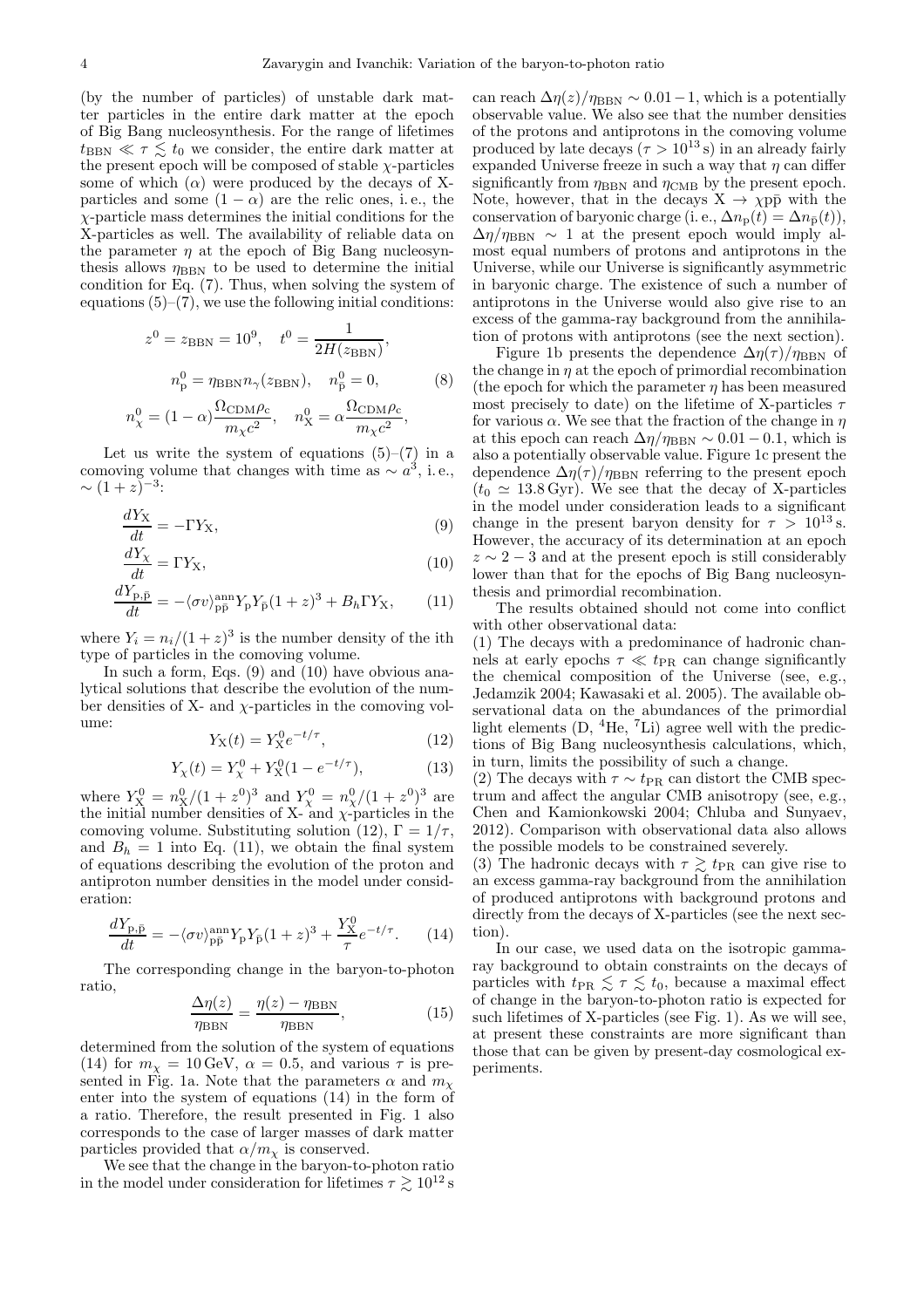

**Figure 1.** Fraction of the change in the baryon-to-photon ratio  $\frac{\Delta \eta(z)}{\eta_{\rm BBN}} = \frac{\eta(z) - \eta_{\rm BBN}}{\eta_{\rm BBN}}$  $\frac{D-\eta_{\rm BBN}}{\eta_{\rm BBN}}$  attributable to the decays of X-particles with lifetimes  $10^5$  s  $\leq \tau \leq 10^{17}$  s ( $m_{\chi} = 10$  GeV,  $\alpha = 0.5$ ); the vertical lines mark the epochs of Big Bang nucleosynthesis ( $z_{\rm BBN} \sim 10^9$ ) and primordial recombination ( $z_{\rm PR} \simeq 1100$ ). The dependence  $\Delta \eta(\tau)/\eta_{\rm BBN}$  of the change in the baryon-to-photon ratio at the epoch of primordial recombination  $t = t_{PR}$  (b) and at the present epoch  $t = t_0$  (c) on the lifetime of X-particles for various values of the parameter  $\alpha$ .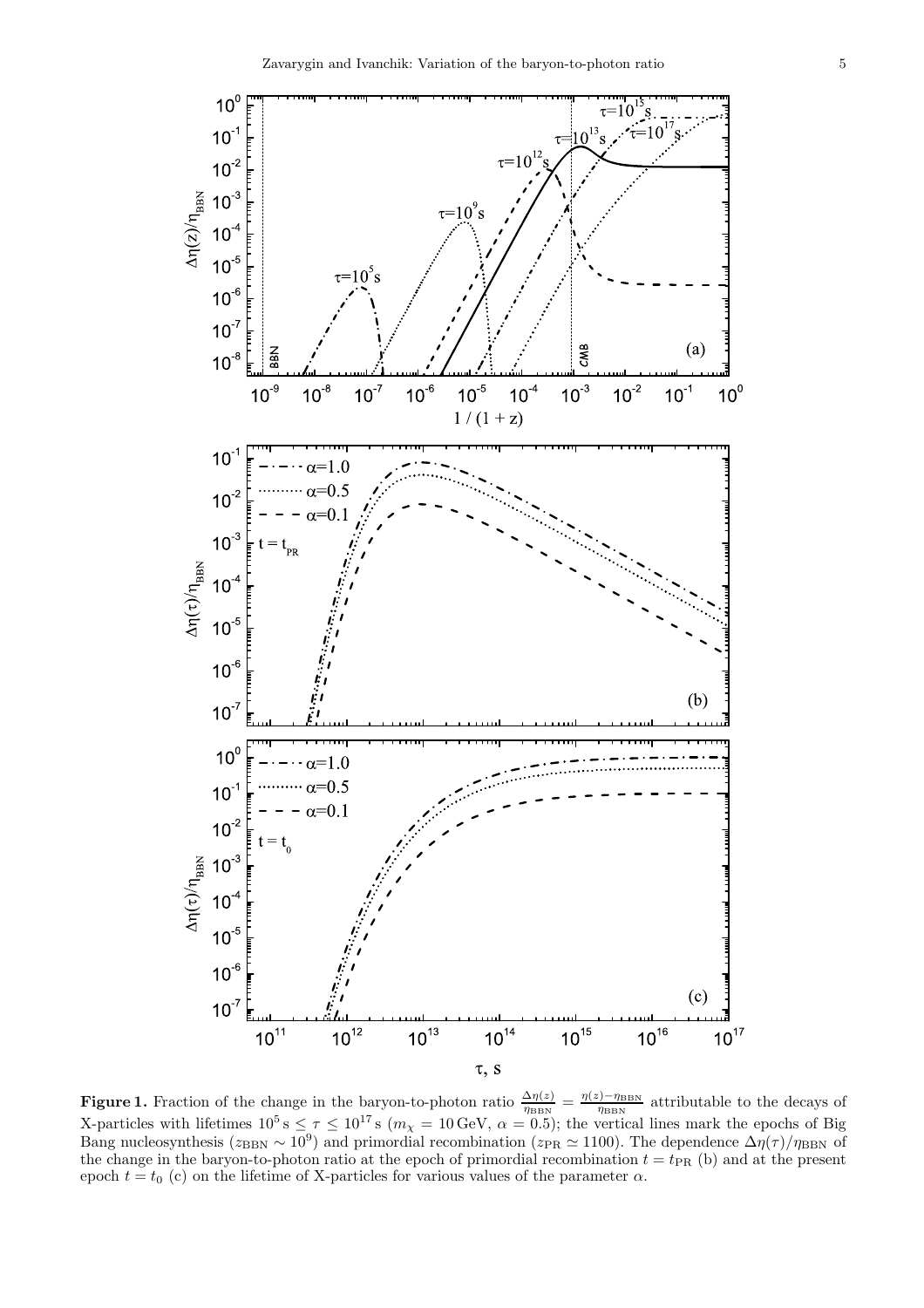

Figure 2. Isotropic gamma-ray background  $d\Phi_{\gamma}/d\Omega dE_{\gamma}$  attributable directly to the decays of dark matter particles (dotted curve) and the annihilation of protons with antiprotons (dash-dotted curve) in the decay model of Xparticles with a lifetime  $\tau = 10^{14}$  s under consideration  $(m_\chi = 10 \text{ GeV}, m_\chi - m_\chi = 10 \text{ GeV}, \alpha = 5 \cdot 10^{-6})$ . The squares, circles, and triangles mark the experimental data taken from Ajello et al. (2008), Bloemen et al. (1999), and Sreekumar et al. (1998), respectively; the solid curve represents a fit to the experimental data from Gruber et al. (1999).

## 4. CONSTRAINT ON THE POSSIBLE CHANGE IN  $\eta$  associated with the OBSERVATION OF AN ISOTROPIC GAMMA-RAY BACKGROUND

As was shown by Cirelli et al. (2011), apart from protons and antiprotons, photons and leptons will also be present among the end decay products of dark matter particles, with their fraction exceeding considerably the fraction of baryons even in the case of  $B_h = 1$  (i.e., when the decays completely run via hadronic channels). The reason is that apart from protons and antiprotons, mesons are produced in the hadronization process, which contribute to the photon and lepton components. In addition, the appearance of an antiproton fraction in the Universe will be accompanied by the formation of an additional gamma-ray background from the annihilation of proton-antiproton pairs. The main gammaray background as a result of such a process will arise from the decay of the  $\pi^0$  meson produced by the protonantiproton annihilation (Stecker 1967; Steigman 1976). Both these processes, which can be represented schematically as

$$
X \to \chi + \dots \begin{cases} \gamma + \gamma + \dots \\ p + \bar{p} \to \begin{cases} \pi^0 \to & \gamma + \gamma \\ \pi^{\pm} \to & \mu^{\pm} + \nu_{\mu}(\tilde{\nu}_{\mu}), \end{cases} \\ \mu^{\pm} \to e^{\pm} + \nu_{e}(\tilde{\nu}_{e}) + \nu_{\mu}(\tilde{\nu}_{\mu}), \end{cases}
$$
(16)

will contribute to the isotropic gamma-ray background in the Universe.

We calculate the corresponding gamma-ray background by taking into account its extension to cosmological distances. Note that photons of different energies at different cosmological epochs interact differently with the medium in which they propagate (see, e.g., Zdziarski and Svensson 1989; Chen and Kamionkowski 2004). More specifically, there is a transparency window: the photons with energies  $E_{\gamma}$  < 10 GeV emitted at epochs  $0 < z \leq 1000$  propagate almost without absorption and reach us in the form of an isotropic gamma-ray background. The formation of such a gamma-ray background is expected from the decays of X-particles with lifetimes  $t_{PR} \lesssim \tau \lesssim t_0$ .

The general formula describing the intensity of the isotropic gamma-ray background  $I_{\gamma}(E_{\gamma})$  $(keV·cm<sup>-2</sup>s<sup>-1</sup>sr<sup>-1</sup>keV<sup>-1</sup>)$  from various processes is (see, e. g., Peacock 2010)

$$
I_{\gamma}(E_{\gamma}) = E_{\gamma} \frac{d\Phi_{\gamma}}{d\Omega dE_{\gamma}}
$$
(17)  
= 
$$
\frac{c}{4\pi} \int_{0}^{1000} dz \frac{\epsilon_{\gamma}([1+z]E_{\gamma}, z)}{H(z)(1+z)^{4}} e^{-\tau(E_{\gamma}, z)},
$$

where  $\Phi_{\gamma}$  is the gamma-ray photon flux per unit time through a unit area,  $\tau(E_{\gamma}, z)$  is the optical depth describing the absorption of a photon emitted at epoch z with energy  $E_{\gamma}(1+z)$ ,  $\epsilon_{\gamma}$  is the volume emissivity that in our case is the sum of two terms,

$$
\epsilon_{\gamma}(E_{\gamma}, z) = \epsilon_{\gamma}^{\mathbf{X}}(E_{\gamma}, z) + \epsilon_{\gamma}^{\mathbf{p}\bar{\mathbf{p}}}(E_{\gamma}, z), \quad (18)
$$

describing the two contributions to the gamma-ray background mentioned above. The first term  $\epsilon_{\gamma}^{\text{X}}$  is related to the photons that are the X-particle decay products; the second term  $\epsilon_{\gamma}^{p\bar{p}}$  is related to the photons that are the proton-antiproton annihilation products. These terms are described by the expressions

$$
\epsilon_{\gamma}^{X}(E_{\gamma}, z) = E_{\gamma} \Gamma n_{X}(z) \frac{dN_{\gamma}}{dE_{\gamma}}
$$
\n
$$
= E_{\gamma} \Gamma Y_{X}(z) (1+z)^{3} \frac{dN_{\gamma}}{dE_{\gamma}},
$$
\n(19)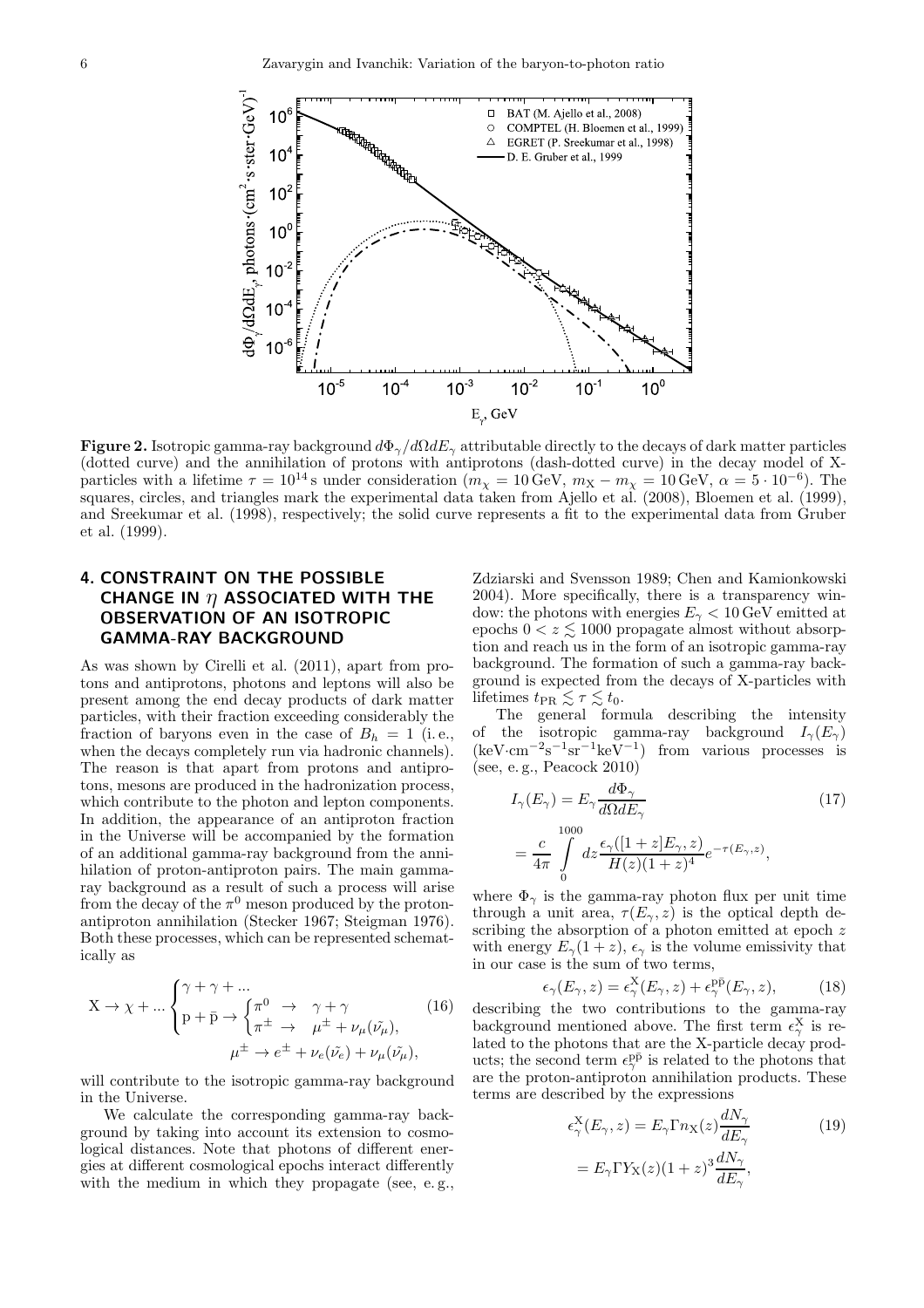

**Figure 3.** Isotropic gamma-ray background  $d\Phi_{\gamma}/d\Omega dE_{\gamma}$  in the decay model of X-particles with lifetimes  $10^{14}$  s  $\leq$  $\tau \leq 10^{17}$  s under consideration for  $\alpha = 1$  (dash-dotted curve),  $\alpha = 10^{-3}$  (dotted curve), and  $\alpha = \alpha_{\text{max}}$  (dashed curve)  $(m_\chi = 10 \text{ GeV}, m_\chi - m_\chi = 10 \text{ GeV})$ . The solid curve represents a fit to the experimental data from Gruber et al. (1999).

**Table 2.** Maximum admissible fraction of X-particles  $\alpha_{\text{max}}$  with various lifetimes  $\tau$  for  $\chi$ -particle masses of 10, 100, and 1000 GeV and the corresponding maximum admissible change in the baryon-to-photon ratio  $\Delta\eta/\eta_{\rm BBN}$ at epoch  $z^*$ .

| $\tau$ , s | $m_{\chi} = 10 \,\text{GeV}$ | $m_X = 100 \,\text{GeV}$ | $m_{\chi} = 1000 \,\text{GeV}$ | $\Delta\eta(z^*)$<br>$\eta_{\rm BBN}$ | $z^*$ |
|------------|------------------------------|--------------------------|--------------------------------|---------------------------------------|-------|
|            |                              |                          |                                |                                       |       |
| $10^{14}$  | $5 \times 10^{-6}$           | $5\times10^{-5}$         | $5 \times 10^{-4}$             | $2.3 \times 10^{-6}$                  | 120   |
| $10^{15}$  | $5\times10^{-7}$             | $5\times10^{-6}$         | $5\times10^{-5}$               | $4.2 \times 10^{-7}$                  | 18    |
| $10^{16}$  | $10^{-7}$                    | $10^{-6}$                | $10^{-5}$                      | $10^{-7}$                             | 2.2   |
| $10^{17}$  | $10^{-8}$                    | $10^{-7}$                | $10^{-6}$                      | $10^{-8}$                             | 0     |

$$
\epsilon^{\bar{p}\bar{p}}_{\gamma}(E_{\gamma}, z) = E_{\gamma} \langle \sigma v \rangle^{\rm ann}_{\bar{p}\bar{p}} n_{\bar{p}}(z) n_{\bar{p}}(z) \frac{dN_{\gamma}}{dE_{\gamma}} \qquad (20)
$$

$$
= E_{\gamma} \langle \sigma v \rangle^{\rm ann}_{\bar{p}\bar{p}} Y_{\bar{p}}(z) Y_{\bar{p}}(z) (1+z)^{6} \frac{dN_{\gamma}}{dE_{\gamma}},
$$

where  $dN_{\gamma}/dE_{\gamma}$  is the spectrum of the photons (phot·keV<sup>−</sup><sup>1</sup> ) emitted in one event of X-particle decay (in Eq. (19)) and proton-antiproton annihilation (in Eq.  $(20)$ ).

In our calculations, we use the spectrum  $dN_{\gamma}/dE_{\gamma}$  of the photons that are the X-particle decay products calculated in the PYTHIA package. The numerical code for computing the spectra of the dark matter particle decay and annihilation products was taken from the site<sup>[3](#page-6-0)</sup>; the details of using it can be found in Cirelli et

al. (2011). We use the data for  $m_X - m_\chi \sim 10 \,\text{GeV}$ from the entire range of energy release accessible in the numerical code in such reactions, 10 GeV−200 TeV, to determine an upper bound on the possible change in  $\eta$ . The optical depths in (17) were also taken from this site. The spectrum  $dN_{\gamma}/dE_{\gamma}$  of the photons that are the proton-antiproton annihilation products was taken from Backenstoss et al. (1983).

For comparison, Fig. 2 presents the gamma-ray background  $d\Phi_{\gamma}/d\Omega dE_{\gamma}$  (phot·cm<sup>-2</sup>s<sup>-1</sup>sr<sup>-1</sup>keV<sup>-1</sup>) attributable to the contribution from each of the two terms in (18). The observational data on the isotropic gammaray background (10 keV−1 GeV) taken from Sreekumar et al. (1998), Bloemen et al. (1999), Gruber et al. (1999), and Ajello et al. (2008) are also presented in the figure. We see that the gamma-ray background directly from

<span id="page-6-0"></span><sup>3</sup> http://www.marcocirelli.net/PPPC4DMID.html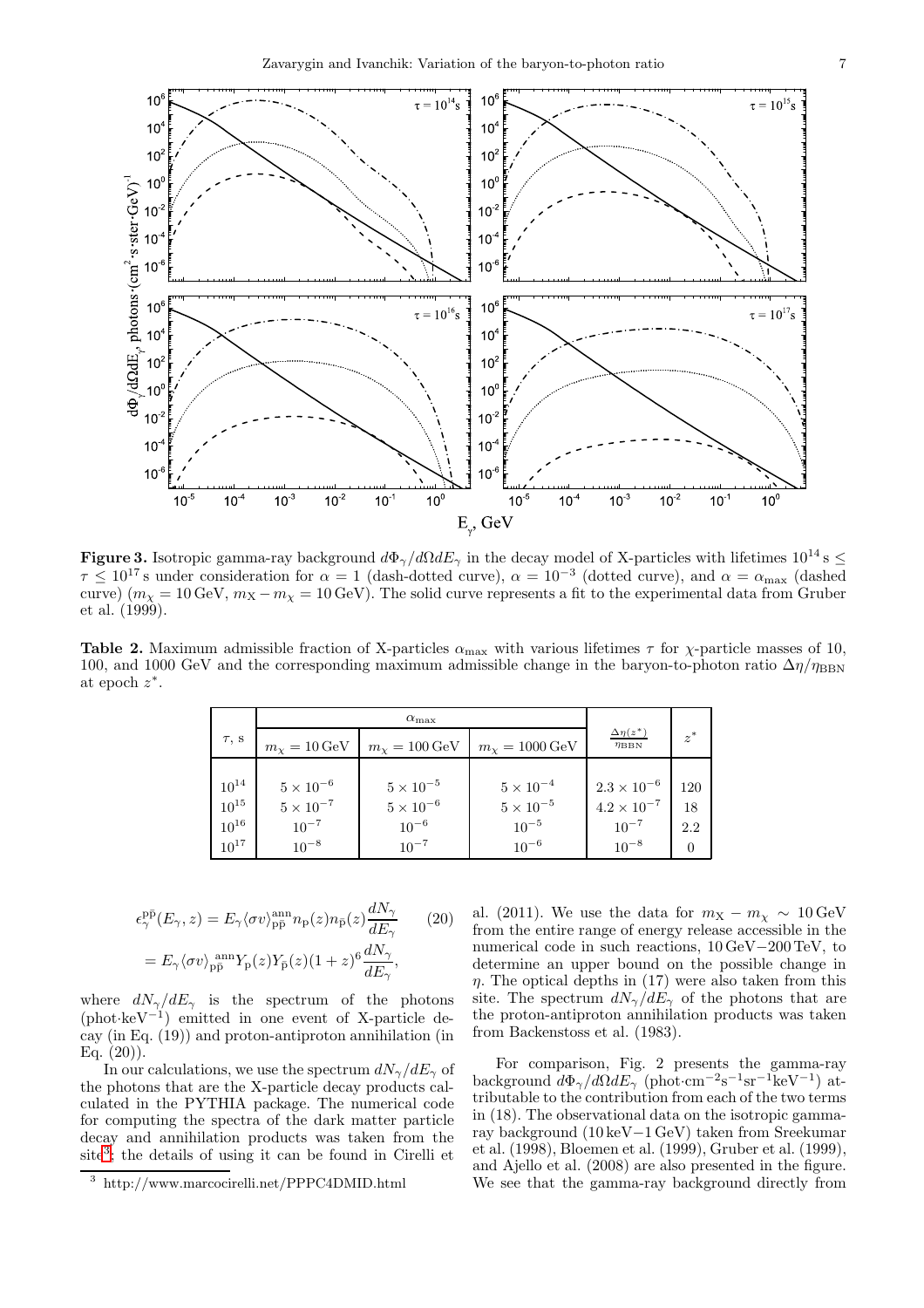

**Figure 4.** Fraction of the change in the baryon-to-photon ratio  $\frac{\Delta \eta(z)}{\eta_{\rm BBN}} = \frac{\eta(z) - \eta_{\rm BBN}}{\eta_{\rm BBN}}$  $\frac{D-\eta_{\rm BBN}}{\eta_{\rm BBN}}$  attributable to the decays of X-particles with lifetimes  $10^{14}$  s  $\leq \tau \leq 10^{17}$  s  $(m_{\chi} = 10 \,\text{GeV}, m_{X} - m_{\chi} = 10 \,\text{GeV})$ . The solid and dashed curves correspond to the fractions of X-particles  $\alpha = 1$  and  $\alpha = \alpha_{\text{max}}$ , respectively. The vertical line marks the epoch of primordial recombination ( $z_{PR} \simeq 1100$ ).

the decays of X-particles allow stringent constraints to be placed on the decay processes.

Figure 3 shows the total gamma-ray background  $d\Phi_{\gamma}/d\Omega dE_{\gamma}$  with the inclusion of both terms in (18) for X-particle lifetimes  $t_{PR} \leq \tau \leq t_0$  and various values of the parameter  $\alpha$ . The gamma-ray background admissible by the currently available observational data corresponds to  $\alpha_{\text{max}}$ , which characterizes the maximum admissible fraction of unstable X-particles with the corresponding lifetime. The values of  $\alpha_{\text{max}}$  for lifetimes  $t_{PR} \lesssim \tau \lesssim t_0$  are presented in Table 2.

Figure 4 presents the fraction of the change in the baryon-to-photon ratio corresponding to  $\alpha_{\text{max}}$  for various X-particle lifetimes (for comparison, Fig. 4 also presents this change for  $\alpha = 1$ ). We see that this change may reach  $\Delta \eta(z)/\eta_{\rm BBN} \lesssim 10^{-5}$ . The present-day observational accuracy is  $\Delta \eta / \eta \sim 10^{-2} - 10^{-1}$ . Note that the corresponding number of antiprotons in the Universe at the present epoch related to  $\Delta \eta$  via the relation

$$
\frac{n_{\bar{\text{p}}}}{n_{\text{p}}} \simeq \left. \frac{1}{2} \frac{\Delta \eta}{\eta_{\text{BBN}}} \right|_{z=0}
$$

is consistent with the observational data on antiprotons in cosmic rays (see, e. g., Adriani et al. 2010).

Since the parameters  $\alpha$  and  $m_{\chi}$  enter into the system of equations (14) in the form of a ratio, the result obtained can be easily generalized to the case of larger masses of dark matter particles. For  $\chi$ -particles with masses  $m<sub>x</sub> = 10, 100,$  and 1000 GeV, the derived parameter  $\alpha_{\text{max}}$  and the corresponding maximum change  $\Delta\eta/\eta_{\rm BBN}$  in the baryon-to-photon ratio are listed in Table 2. The table also gives the cosmological redshift  $z^*$  corresponding to the maximum change in  $\eta$ .

#### 5. CONCLUSIONS

We investigated the influence of the baryonic decay channels of dark matter particles  $X \rightarrow \chi p\bar{p}$  on the change in the baryon-to-photon ratio at different cosmological epochs.

We showed that the present dark matter density  $\Omega_{\rm CDM} \simeq 0.26$  is sufficient for the decay reactions of dark matter particles with masses  $10\,{\rm GeV}\!-\!1\,{\rm TeV}$  to change the baryon-to-photon ration up to  $\Delta \eta(z)/\eta_{\rm BBN} \sim 0.01$  – 1 (Fig 1). However, such a change in  $\eta$  would lead to an excess of the gamma-ray background from the annihilation of proton-antiproton pairs, the decay products of dark matter particles, and from the gamma-ray photons produced directly in the decays of dark matter particles.

We used the observational data on the isotropic gamma-ray background to constrain the decay models of dark matter particles leading to a maximum effect of change in  $\eta$ : we determined the maximum admissible fraction of unstable dark matter particles with lifetimes  $t_{PR} \lesssim \tau \lesssim t_0$  and the change in  $\eta$  related to them. The maximum possible change in the baryon-to-photon ratio attributable to such decays is  $\Delta \eta(z)/\eta_{\rm BBN} \lesssim 10^{-5}$ (Fig. 4).

Despite the fact that at present the data on the gamma-ray background constrain most severely the decay models of dark matter particles with the emission of baryons, the situation can change in future, with increasing accuracy of existing cosmological experiments